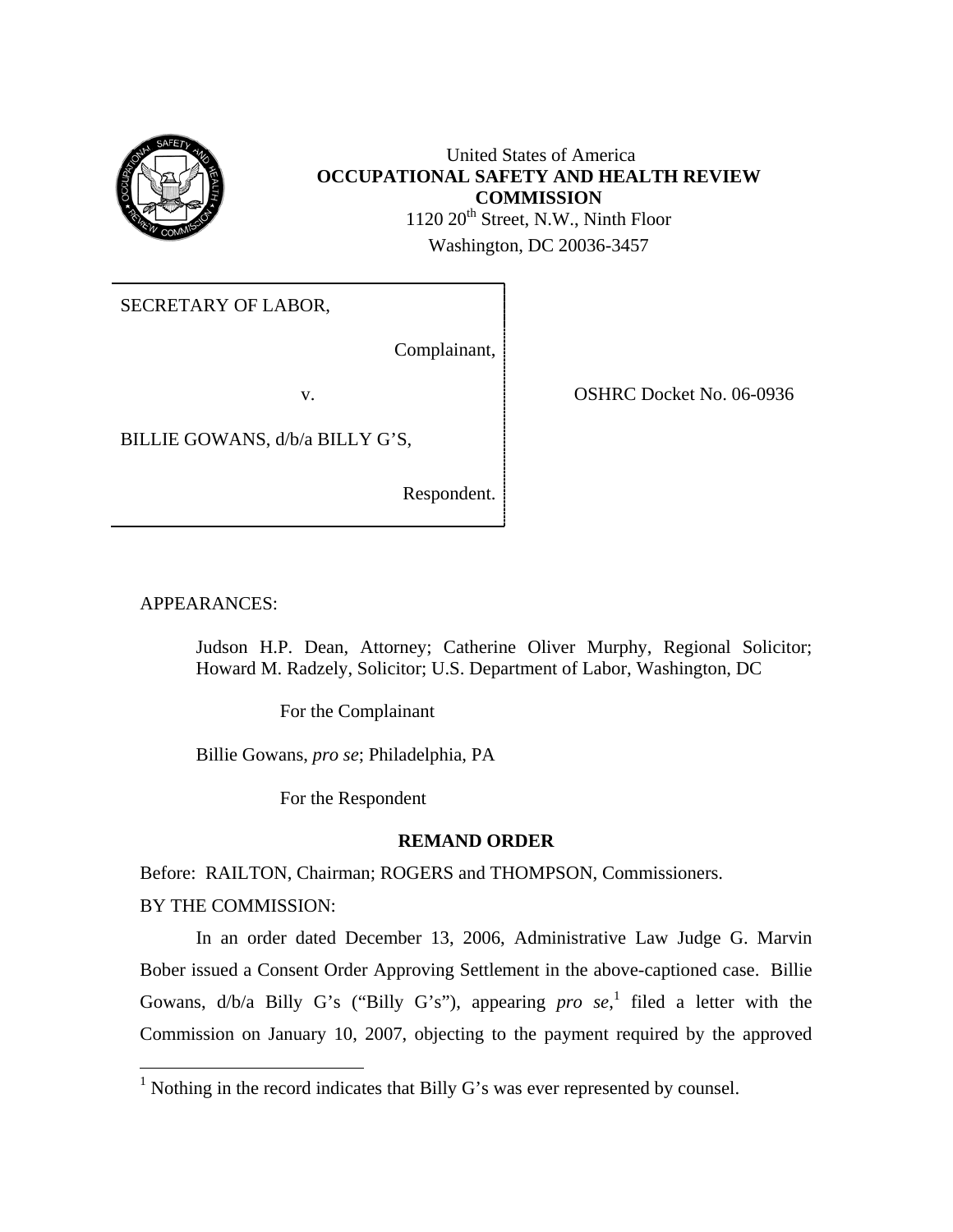settlement agreement.<sup>2</sup> Commissioner Horace A. Thompson III subsequently directed this case for review on January 12, 2007. For the following reasons, we remand this matter to the judge for further proceedings consistent with this opinion.

#### **Background**

 The fatality of a Billy G's employee triggered an inspection by OSHA of Billy G's worksite from March 11 through April 11, 2006. On May 5, 2006, the Secretary issued to Billy G's one serious and one willful citation, with a total penalty amount of \$27,100, for alleged violations of several general industry lockout/tagout standards. The citations were timely contested by Billy G's. On June 16, 2006, the Secretary filed a Joint Motion For Extension Of Time To File A Complaint that indicated a need "for additional time to explore an informal resolution," which was granted on June 22, 2006. Subsequently, the parties duly filed a complaint and answer, and the case was assigned to Judge G. Marvin Bober on September 6, 2006.

 By facsimile dated October 4, 2006, the Secretary advised the judge that she and Billy G's had reached a verbal settlement, and the judge received the fully executed settlement agreement on December 4, 2006.

#### **Discussion**

As stated in the Commission's Rules of Procedure, "[s]ettlement is permitted and encouraged by the Commission at any stage of the proceedings." Commission Rule 100(a), 29 C.F.R. § 2200.100(a). However, "[t]he Commission must be assured that a proposed settlement represents a genuine agreement between the parties and a true meeting of the minds on all provisions thereof." *84 Components Co.*, 20 BNA OSHC

 $\overline{a}$ 

<span id="page-1-0"></span><sup>&</sup>lt;sup>2</sup> The letter, captioned "Reject settlement agreement" states, in its entirety, as follows:

I, Billie Gowans[,] hereby reject the payment agreement made by OSHA inspection #308992338.[] Based on the findings by OSHA, im [sic] currently being denied new employment and or new contracts. I am not working at the present time and based on this incident, im [sic] having a problem obtaining workers. Billie g can not get any new contracts based on what the inspection report reveals. I am in complete disagreement with paying the settlement amount. And [I] would like to appeal this matter before the Honorable G. Marvin Bober.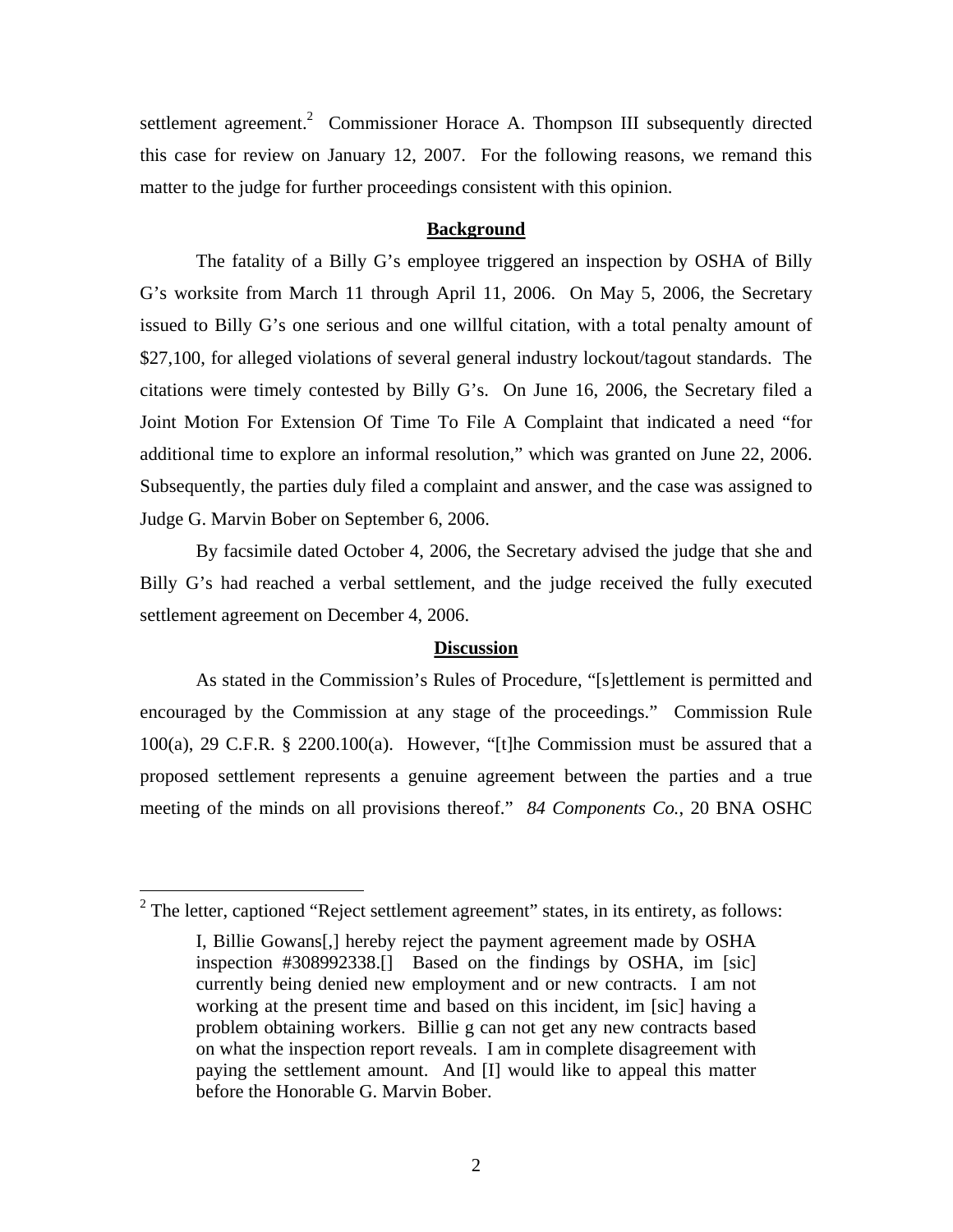2063, 2064 (No. 02-0363, 2003) (citing *Aerlex Corp.*, 12 BNA OSHC 1989, 1986-87 CCH OSHD ¶ 27,847 (No. 85-1257, 1986)).

Here, the parties' settlement agreement approved by the judge contains the following contradictory language:

Respondent will pay the reduced penalty of \$16,200 in thirty-six (36) monthly installments over a period of three years in accordance with the following plan. The first payment of \$450 shall be due on the first day of the month following approval of this Settlement Agreement by the ALJ (for example, if the Settlement Agreement is approved by the ALJ during the month of December 2006, the first payment would be due on January 1, 2007). The remaining *thirty-five (35) payments* of \$450 each shall be paid on the first of every month thereafter *for a total of 10 payments over 5 years*. . . . In the event that Respondent fails to satisfy any of these *10 payment deadlines*, Respondent shall be in default[.]

(Emphasis added.) This contradictory language reflects a failure on the part of the parties, as well as the judge, to carefully review the approved settlement agreement. This failure, at a minimum, precludes any finding of a "genuine agreement between the parties and a true meeting of the minds on all provisions[,]" particularly where the record lacks any explanation from, or correction by, the parties and/or the judge with regard to the inconsistent language.

 Accordingly, we set aside the judge's order approving the settlement agreement and remand this case to the judge. On remand, the judge should closely review the agreement, including the contradictory language noted above, and seek further information or clarification from the parties, if necessary, prior to final approval of the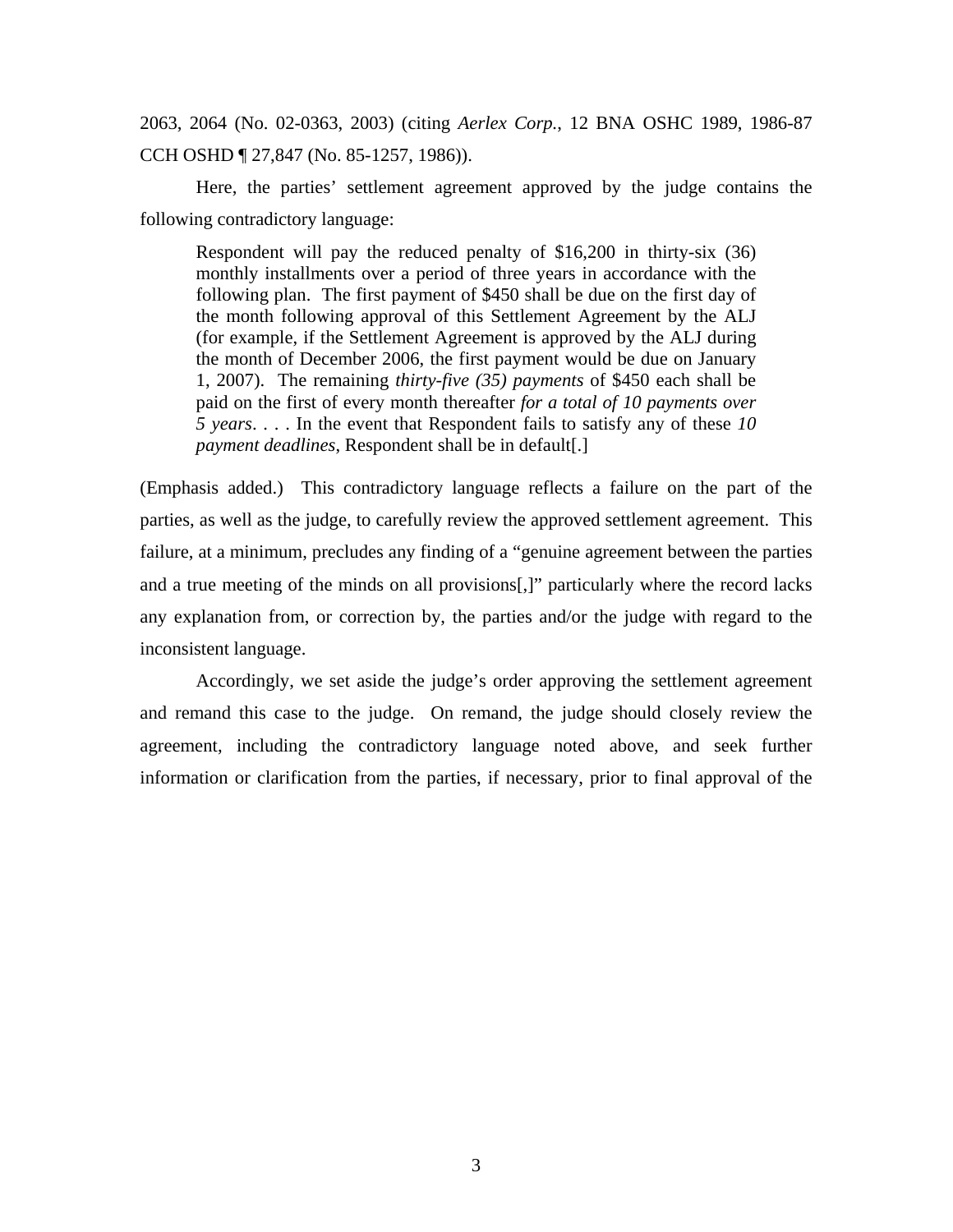agreement. If the parties do not agree within thirty days of the date of this order to amend their agreement, the judge should set this matter for a hearing date.

SO ORDERED.

 $\frac{1}{s}$  /s/ $\frac{1}{s}$ 

W. Scott Railton Chairman

 $\frac{1}{s}$  /s/ $\frac{1}{s}$ 

Thomasina V. Rogers Commissioner

 $\frac{|s|}{\sqrt{2\pi}}$ 

Dated: February 12, 2007 Commissioner

Horace A. Thompson III